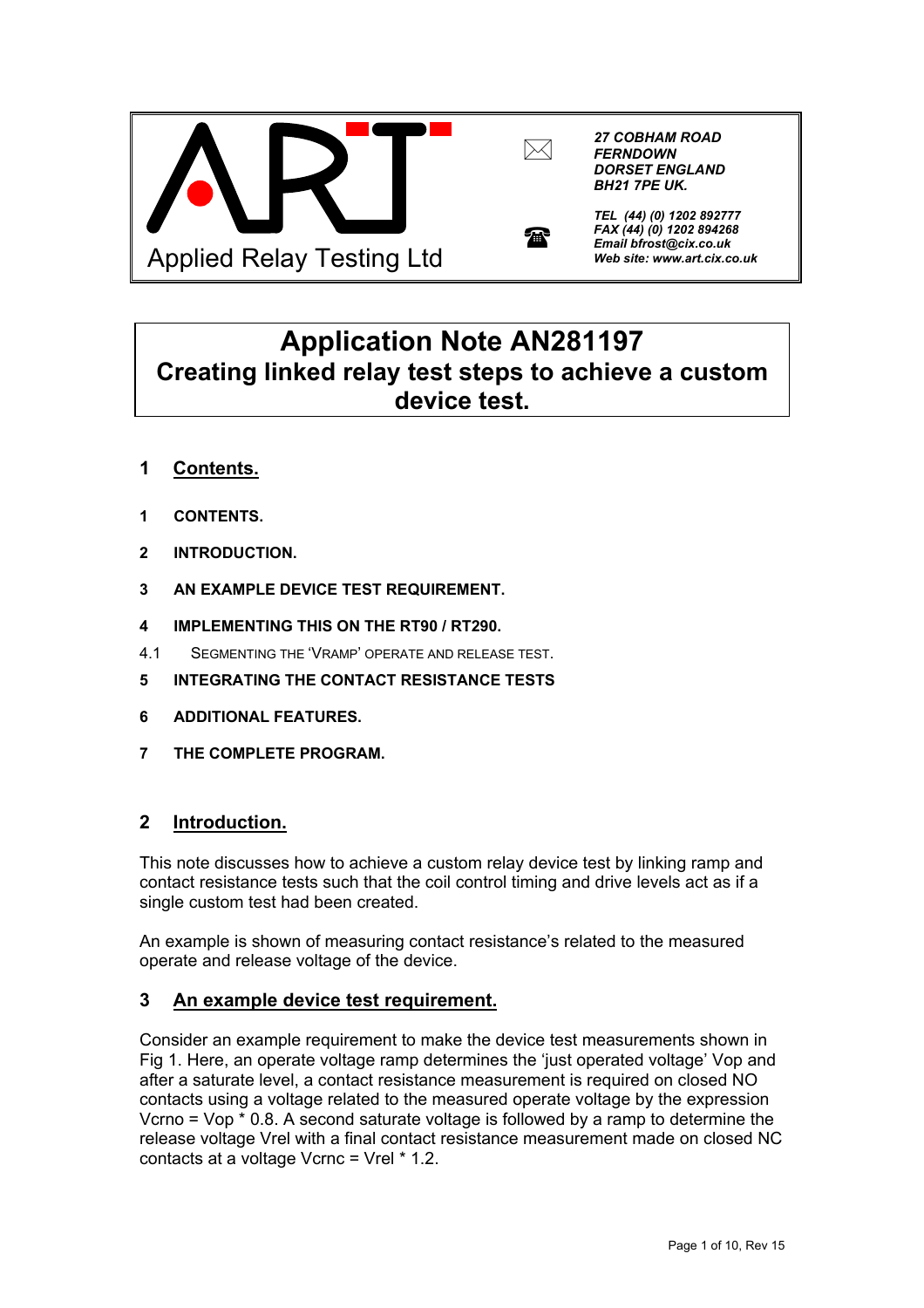Implementing this requirement by using the standard test steps of an RT90 / RT290 test program will illustrate techniques of

- 1. Separating operate and release voltage ramps.
- 2. 'Connecting' the coil drive between ramp tests and contact resistance.
- 3. Using expressions to create 'run-time' parameters.



**Figure 1 – Coil drive profile of the desired device test.** 

## **4 Implementing this on the RT90 / RT290.**

The first task is to design the outline of the test and how it will be built from the basic tests available in the RT90/290. For example it can be built from

- 1. An operate and release voltage ramp test (Vramp type)
- 2. Two contact resistance tests (CR type).

The challenge is to use them together in such a way as to implement the desired coil drive shape shown above. One way of achieving this is to 'segment' the operate and release test into two parts, inserting a contact resistance test into the 'middle' after the operate ramp and appending a second CR test at the end after the release ramp.

## **4.1 Segmenting the 'Vramp' operate and release test.**

For maximum use by default, the 'Vramp' operate and release voltage test is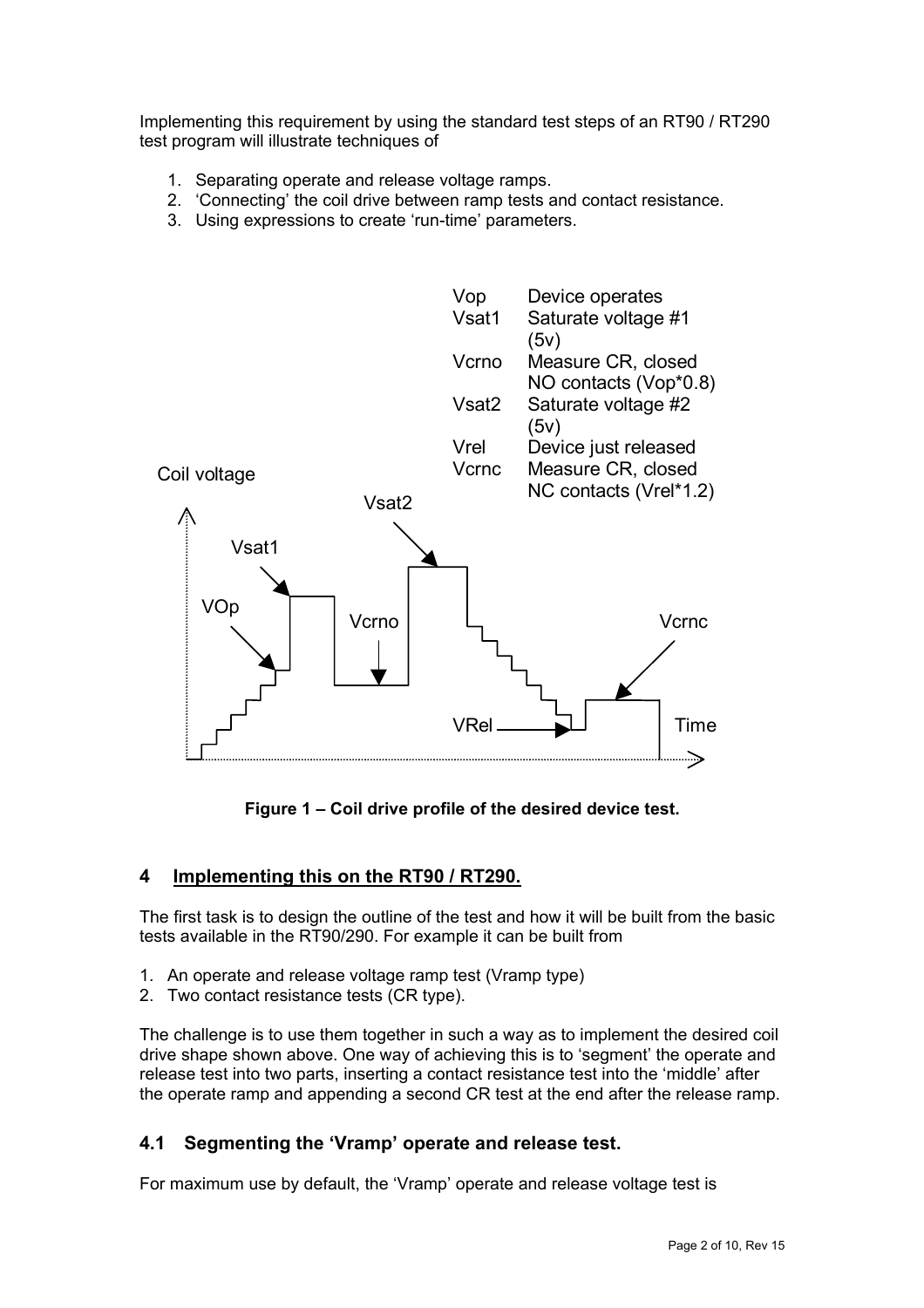implemented on the RT90/290 with a combined operate and release ramp shape as follows:



#### **Figure 2 – Coil drive profile of the standard RT90/290 'Vramp' operate / release voltage test.**

The operate ramp commences with a start voltage, increasing until the device operates at 'Vop'. The coil drive moves to a saturate voltage 'Vsat' followed by a release ramp decreasing until the device releases at 'Vrel'.

This profile is very useful for many test situations but there are others where only the operate (or release) part of the ramp is required. For example such a situation would occur where it was required to measure the contact resistance of the 'just operated' contacts before continuing to make the release ramp.

To make this possible the Vramp test is programmable as two test 'segments', one for 'operate' and the other for 'release' – allowing the test to provide only one of the segments if required. Programmed as individual segments in this way, the coil drive profile is shown as in Fig 3.

A key additional point of this programming is that the saturate voltage is optional – the saturate voltage only occurs if the saturate time is non-zero - and that it 'belongs' to both the operate and release segments. This makes it possible to provide only an operate ramp followed by a saturate voltage, or only a release ramp *preceded* by a saturate voltage – exactly what is required by the desired test profile in Fig 1.

The default coil activity at the end of Vramp test is to return to zero since this ensures that there is maximum independence of one test from the next allowing test steps to be moved around freely. This return to zero activity is not acceptable for our desired test profile because we wish to measure contact resistance at a voltage just above the operate voltage without the coil voltage returning to zero after the device operates. Fortunately we do not need to program this since if the test is segmented it is assumed that the user wishes to have the coil drive stay at its final level and to have control over the subsequent coil activity – this is shown in Fig 3.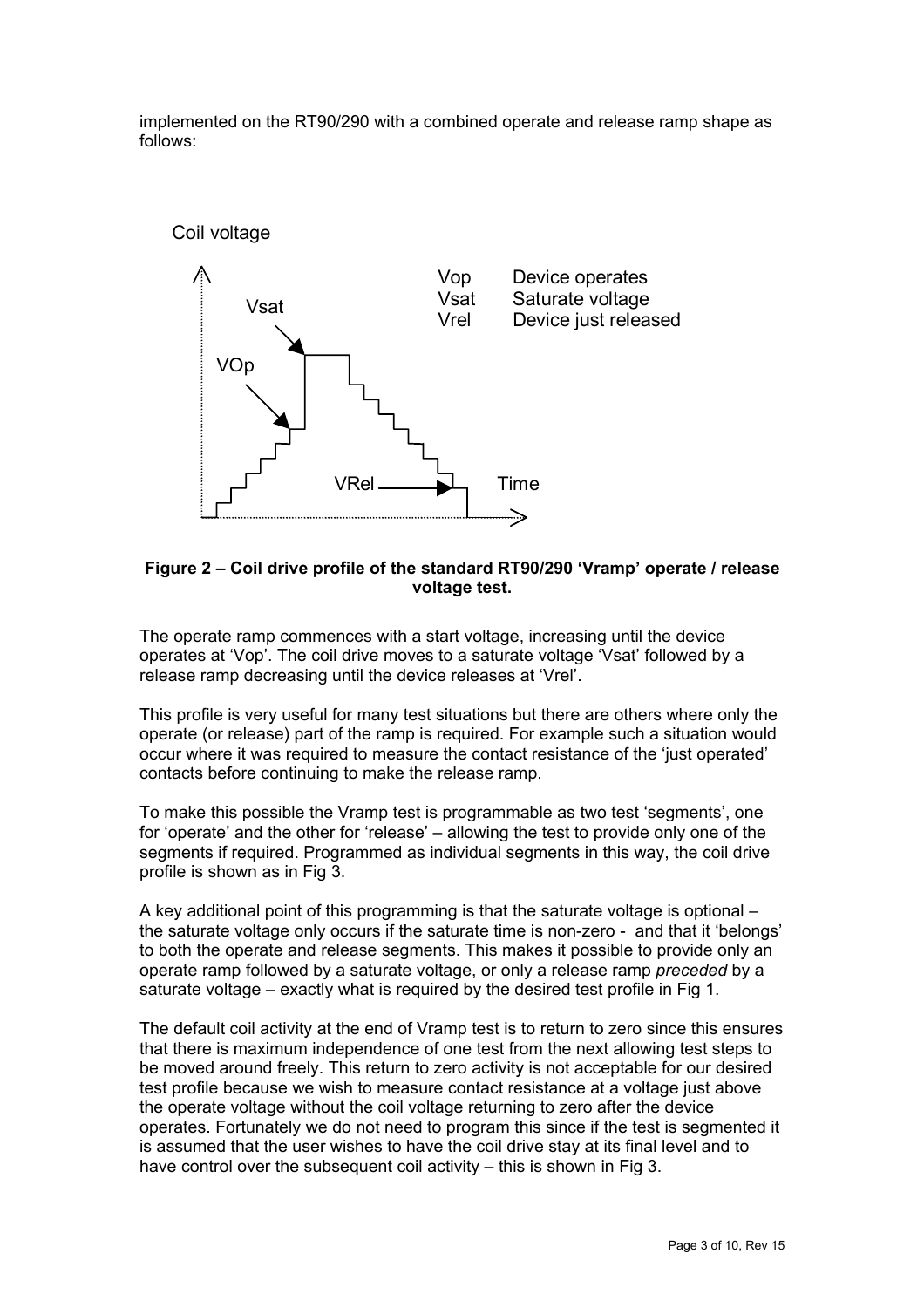

#### **Figure 3 – Coil drive profile of the RT90/290 'Vramp' operate / release voltage programmed in two 'segments'.**

For example the condition used to obtain only an operate segment is shown highlighted in Fig 4. The release segment is obtained in the same way, with C701 (operate segment) set to 'skip segment' and C702 (release segment) set to 'normal'. (If required, see the complete test program in section 6).

| 2 [-] Measure VOperate                                                   |               |                                           |
|--------------------------------------------------------------------------|---------------|-------------------------------------------|
| CONDITION LIST                                                           |               |                                           |
| C121 Device coil format                                                  |               | = As monostable A+                        |
| C101 Device contact format                                               |               | $= 2PCO$ (Sets 1,2)                       |
| C102 Contacts to test                                                    |               | $= C, C, X, X, X, X, X, X$                |
| C201 # Voltage default                                                   |               | $= 5.000 V$                               |
| $C301$ # Current default                                                 |               | $0.000 \, \text{mA}$<br>$=$ $-$           |
| $C401$ # RCoil default                                                   |               | 0.000 kR<br>$=$ $-$                       |
| $C501$ # TStable default                                                 |               | $= 0.000$ ms                              |
| C124 Device coil suppression                                             |               | $=$ Network #1                            |
| C510 Settling time                                                       |               | 10.000 ms<br>$=$ $-$                      |
| C211 Saturate voltage                                                    |               | $= 4.000 V$                               |
| C511 Saturate time                                                       |               | 50.000 ms<br>$=$ $-$                      |
|                                                                          |               |                                           |
| C310 Current to apply                                                    |               | $= 100.000 \text{ mA}$                    |
| C701 Operate segment mode                                                |               | = Keep drive and exit                     |
| C222 Operate ramp start voltage                                          |               | $0.500 \tV$<br>$=$ $-$                    |
| C223 Operate ramp step voltage                                           |               | $= 0.200 V$                               |
| C224 Operate Min must operate                                            |               | $[$ $/225]$ = 2.000 V                     |
| C225 Operate Max must operate $[224/ ] = 5.000$ V                        |               |                                           |
| C226 Operate Min must release [ /211]                                    |               | $= 0.000 V$                               |
| Operate Max must release [ /211]<br>C227                                 |               | $= 3.750 V$                               |
| C228<br>Operate Max unstable region [ /211]                              |               | 1.500 V<br>$\mathbf{r}$ and $\mathbf{r}$  |
| C702 Release segment mode                                                |               | $=$ Skip seqment                          |
| C242 Release ramp start voltage                                          |               | 5.000 V<br>$=$ $-$                        |
| C243 Release ramp step voltage                                           |               | 0.050 V<br>$=$ $-$                        |
| C244 Release Min must release<br>C245 Release Max must release [244/211] | $\sqrt{2451}$ | $= 0.000 V$<br>3.000 V<br>$\equiv 1.0000$ |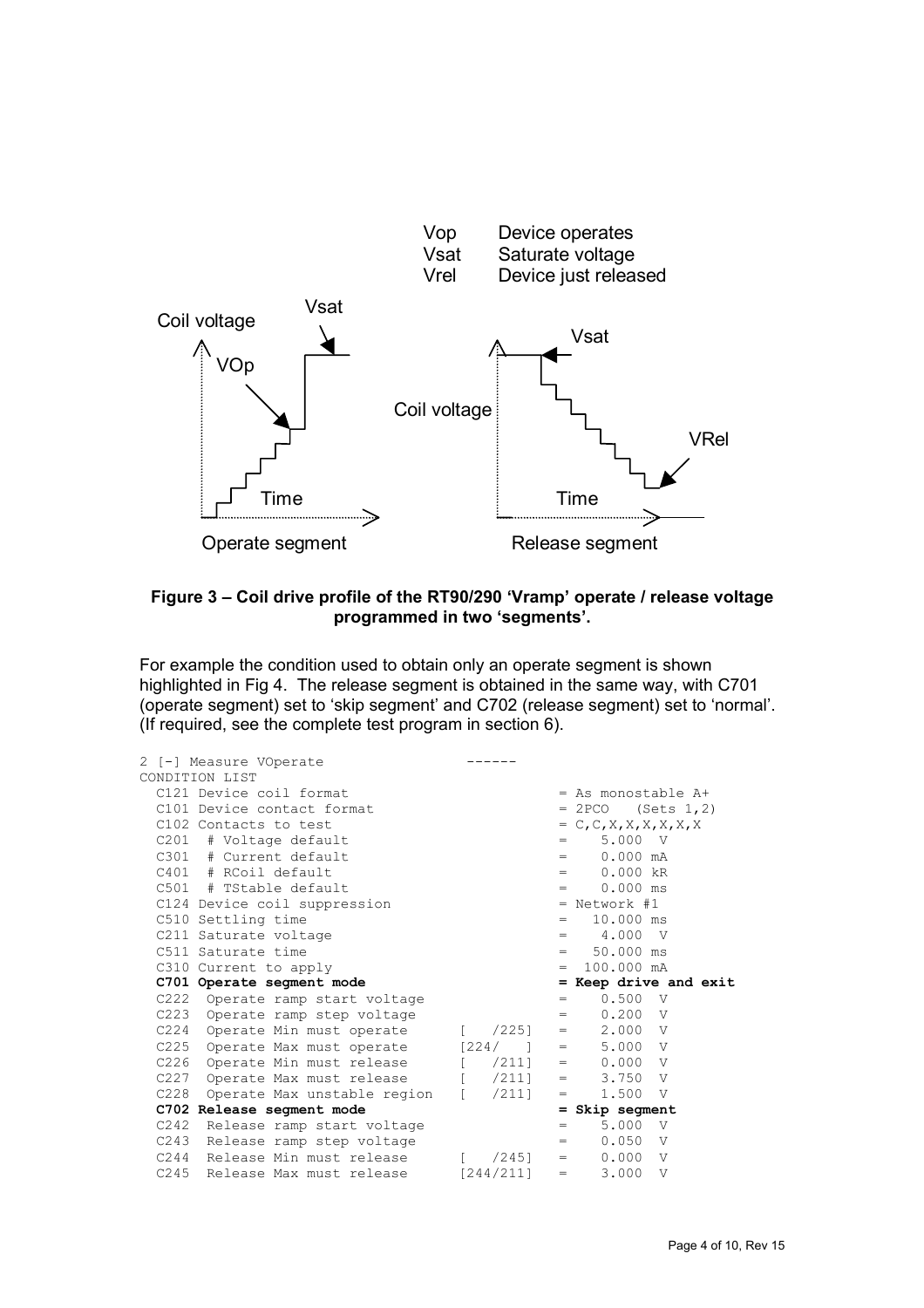| C246 Release Min must operate    |  | $\sqrt{2111} = 0.500 \text{ V}$ |         |  |
|----------------------------------|--|---------------------------------|---------|--|
| C247 Release Max must operate    |  | $\sqrt{2111} = 4.000 \text{ V}$ |         |  |
| C248 Release Max unstable region |  | $[ /211 ] =$                    | 1.500 V |  |

**Figure 4 - Conditions used to obtain only the 'operate' segment.** 

#### **5 Integrating the contact resistance tests**

To complete the required device test profile of Fig 1 we need to add two contact resistance tests, one after the operate ramp and another after the release ramp. To ensure that its voltage level is integrated with the existing voltage from the ends of the ramps we program its 'Device coil format' condition to 'VI Changes only' as shown in Fig 5. This instructs the test that an existing coil drive is present and that the contact resistance test should only change the levels of voltage and current instead of setting up brand new coil drive conditions based on device type and polarity.

A key requirement in the desired test profile of Fig 1 is that the contact resistance be measured at 80% of the operate voltage. This can be achieved by setting C210 ('Voltage to apply') to an expression instead of a fixed value. Expressions can be used for any numeric condition with the convention that parameters are named as

<TestName>.<RefNum>

Where <TestName> is the name of a specific test step with embedded spaces removed and <RefNum> is the reference of the parameter. For example in this test we wish to obtain 80% of the R110 result in the test 'Measure Voperate'. We can therefore set the parameter C210 (the contact resistance drive voltage) to the expression:

MeasureVOperate.R110 \* 0.8

After the operate ramp is complete and results in a value of (say) 5V for R110 (the just operated voltage) this expression will be evaluated to 5\*0.8=4 and the coil voltage will be set to 4V to measure the contact resistance.

| CONDITION LIST                                     |                                                         |
|----------------------------------------------------|---------------------------------------------------------|
| C121 Device coil format                            | $= VI$ Changes only                                     |
| C101 Device contact format                         | $= 2PCO$ (Sets 1,2)                                     |
| C102 Contacts to test                              | $= C, C, X, X, X, X, X, X$                              |
| C201 # Voltage default                             | $0.000 \tV$<br>$=$ $-$                                  |
| $C301$ # Current default                           | $= 0.000 \text{ mA}$                                    |
| C402 # RContact default                            | $0.0000$ R<br>$=$ $-$                                   |
| C401 # RCoil default                               | $= 0.000 \text{ kR}$                                    |
| $C501$ # TStable default                           | $= 0.000$ ms                                            |
| C124 Device coil suppression                       | $=$ Network #1                                          |
| C103 Contact side to measure                       | = Normally open                                         |
| C212 VClamp                                        | 50 mV<br>$=$ $-$                                        |
| C104 Contact load                                  | = CAO (as gen and clamp)                                |
| C210 Voltage to apply<br>$\mathbf{r} = \mathbf{r}$ | 2.800 V [MeasureVOperate.R110 * 0.8]                    |
| C310 Current to apply                              | $= 100.000 \text{ mA}$                                  |
| C510 Settling time                                 | 15.000 ms<br>$=$ $-$                                    |
| C410 CR Measurement range                          | $= 1R$                                                  |
| C411 CR measurement precision                      | $=$ 80ms 25Hz                                           |
| C412 Min RContact pass limit                       | $\left( \frac{4131}{2} \right)$<br>$= 0.0000 \text{ R}$ |
| C413 Max RContact pass limit                       | $[412/$ $] = 0.1000$ R                                  |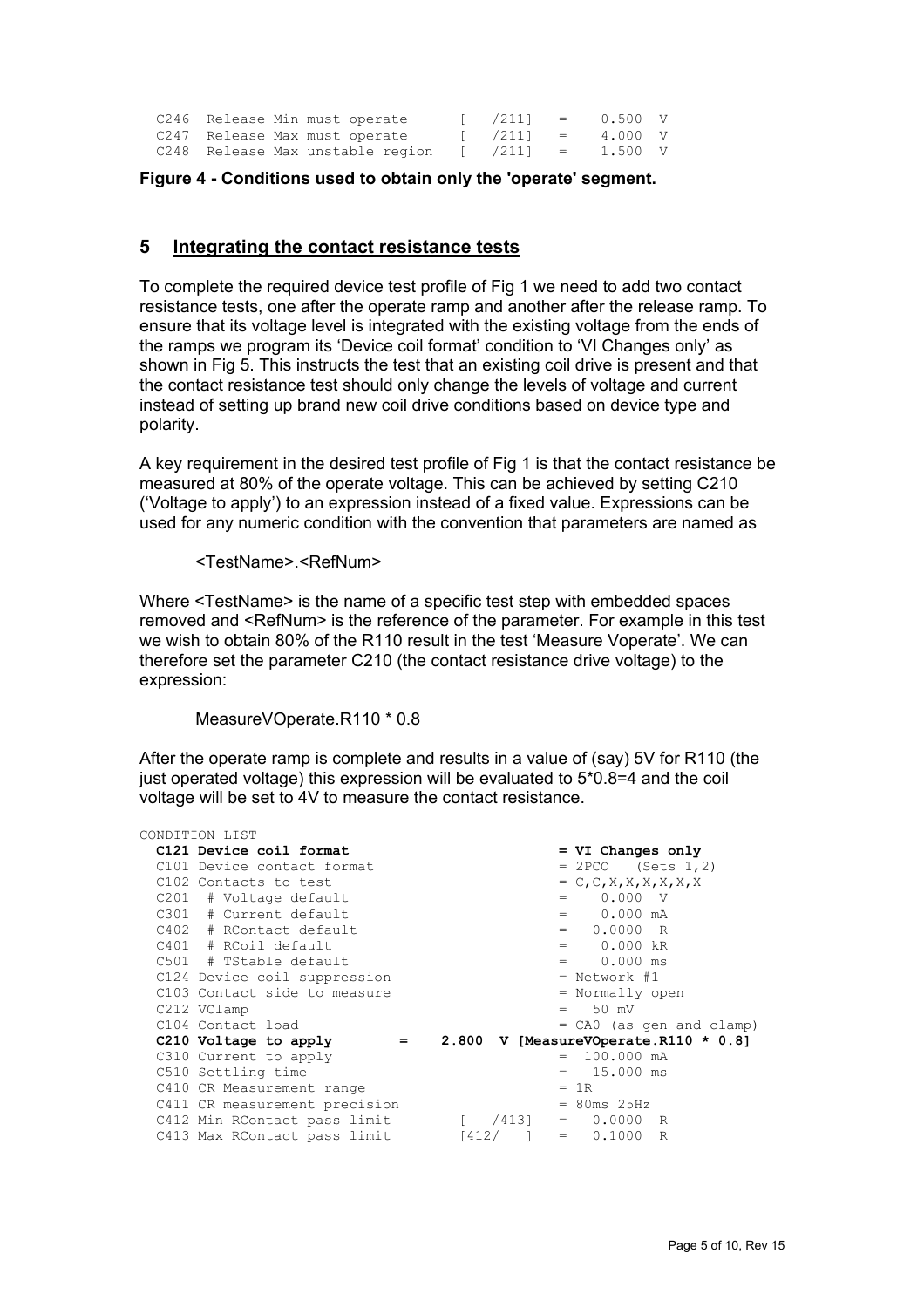Another copy of this test is used – suitably programmed – to make the contact resistance measurement of the closed normally-closed contacts after the release ramp – see the listing of the full test.

## **6 Additional features.**

There are some features that would normally be part of the test sequence that are missing from this test program.

- 1. Normally, the test would include an adaptor check to ensure that the device is correctly connected. This should be inserted at the start of the test sequence.
- 2. To make the test program more proof against faulty device operation, the JUMP statements can be programmed to skip to the end of the test program if any test parameters fail during this test sequence.

## **7 The complete program.**

This section shows the complete test program that achieves the desired device test in Fig 1. The key conditions that are specially programmed are shown in bold. If required, a machine-loadable version if the test program can be obtained by loading the file AN281197.R90.

The actual coil drive profile obtained on an RT290 with this test is shown in Fig 5. (Note that on an RT90, the short 500us settling time may result in a slower ramp rate due to the lower speed of the system. In this case, increase both the step voltage and the settling time in the same ratio to achieve the desired ramp).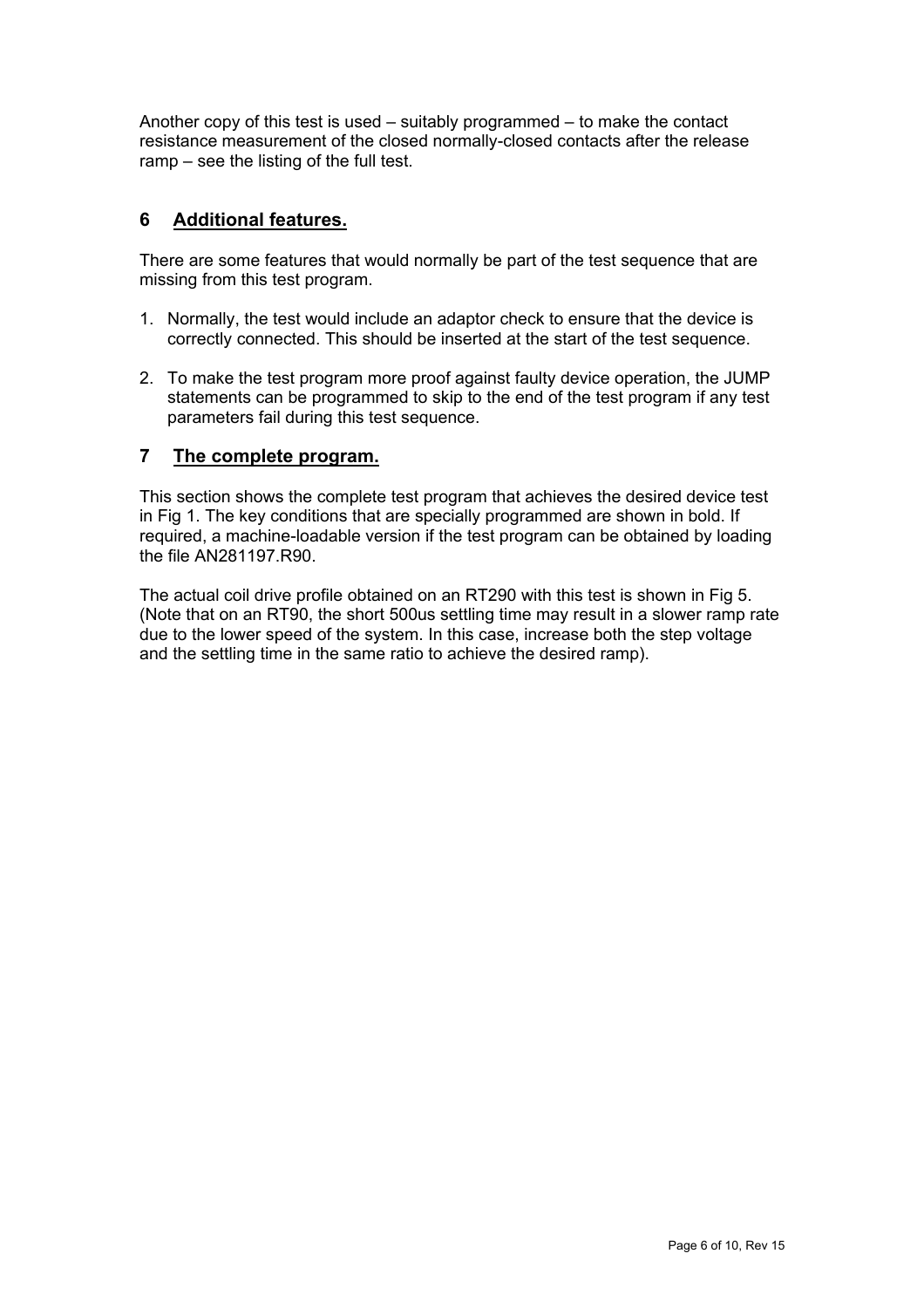- 1 Operate ramp start voltage. (VOP.C222, 0.5v)
- 2 Operate ramp (VOP.C223 5mV and C510 500us)
- 3 Device operate voltage (VOP.R110)
- 4 Saturate voltage (VOP.C211 4V and VOP.C511 100ms)
- 5 Measure CR NO contacts (based on 80% of VOP.R110)
- 6 Saturate voltage (VREL.C211 5V and VREL.C511 100ms)
- 7 Release ramp (VREL.C243 5mV and C510 500us)
- 8 Device releases (VREL.R114)
- 9 Measure CR NC contacts (based on 120% of VREL.R114)
- 10 Negative spike at removal of coil drive





```
[ ---------------------------------------------------- ] 
[ Printed from : RT290 SOFTWARE, V1.02c 28/11/97 ]
[ Description : Immediate print of test sequence ]
[ Date and time : 09:57:26, Monday, 1st December 1997 ] 
[ Test file path : 'an281197.R90' ]
[ File reference : 'A demonstration composite test' ]
 [ ---------------------------------------------------- ] 
 1 [P] Batch definition A demonstration composite test 
CONDITION LIST<br>C1 Part Number
                                    = No part number<br>= No Device Type
  C2 Device Type
   C4 Operator = No operator<br>C5 Batch = No batch
  C5 Batch = No batch
  \begin{array}{lll} \text{C6} & \text{Lot} & = \text{No} \text{ lot} \\ \text{C7} & \text{Sample Plan} & = \text{No sam} \end{array}C7 Sample Plan = No sample plan
  C20 Device routing = None specified
RESULT LIST<br>R1 Last test run at
   R1 Last test run at = 09:56:35, Monday, 1st December 1997<br>R2 Tester Name = RT290R2 Tester Name<br>R3 Software Name
                                    = RT290 SOFTWARE<br>= V1.02c 28/11/97
  R4 Version Name
```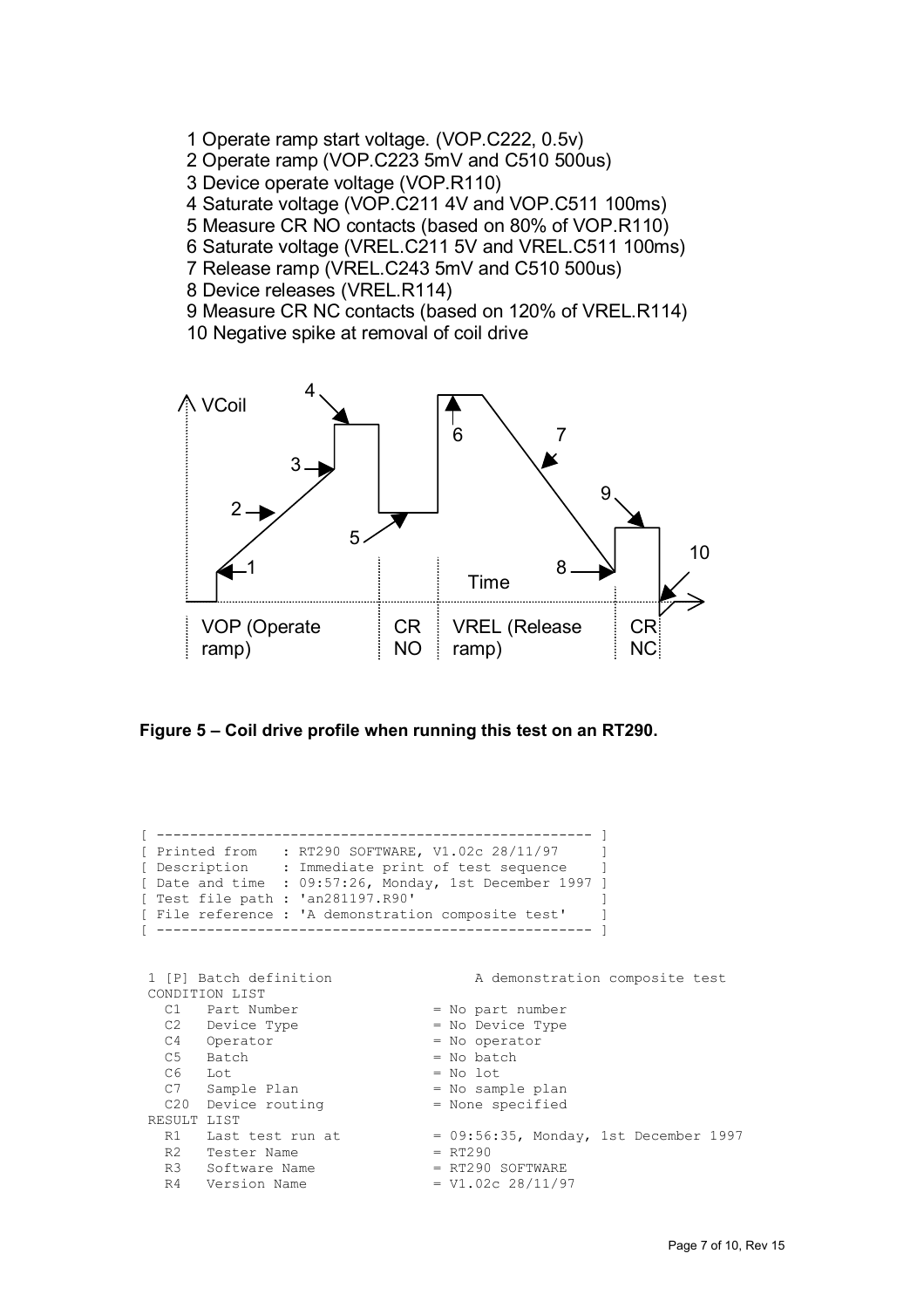$R5$  File reference  $= A$  demonstration composite test DATALOG True [Always] PRINT True [Always] --------------------------------------------------------------------------- 2 [P] Measure VOperate CONDITION LIST C121 Device coil format  $=$  As monostable A+<br>C101 Device contact format  $=$  2PCO (Sets 1,2) C101 Device contact format  $= 2PCO$  (Sets 1, 2)<br>C102 Contacts to test  $= C, C, X, X, X, X, X, X, X$ C102 Contacts to test  $C201$  # Voltage default  $C301$  # Current default  $C301$  # Current default  $C301$  = 0.000 mA  $C201$  # Voltage default  $=$  5.000 V  $C301$  # Current default  $=$  0.000 mA  $C401$  # RCoil default  $C501$  # TStable default  $C501$  = 0.000 s  $C501$  # TStable default C124 Device coil suppression  $\overline{c}$  = Network #0  $\overline{c}$  = 500.000 us C510 Settling time C211 Saturate voltage  $\begin{array}{ccc} - & 4.000 & \text{V} \\ - & 4.000 & \text{V} \\ \end{array}$ C511 Saturate time  $C310$  Current to apply  $= 100.000$  ms  $= 100.000$  mA C310 Current to apply **C701 Operate segment mode** = **Keep drive and exit**  $C222$  Operate ramp start voltage = 0.500 V C222 Operate ramp start voltage  $C223$  Operate ramp step voltage  $C224$  Operate Min must operate  $C225$  = 2.000 V C223 Operate ramp step voltage = 0.005 V C224 Operate Min must operate [ /225] = 2.000 V C225 Operate Max must operate [224/ ] = 5.000 V C226 Operate Min must release [ /211] = 0.000 V C227 Operate Max must release [ /211] = 3.750 V C228 Operate Max unstable region [ /211] = 1.500 V **C702 Release segment mode = Skip segment**   $C242$  Release ramp start voltage  $C243$  Release ramp step voltage  $C243$  = 0.050 V C243 Release ramp step voltage = 0.050 V C244 Release Min must release  $($   $/245$ ] = 0.000 V C245 Release Max must release  $[244/211]$  = 3.000 V C246 Release Min must operate  $($   $/211$ ] = 0.500 V C247 Release Max must operate  $($   $/211$ ] = 4.000 V C248 Release Max unstable region [ /211] = 1.500 V RESULT SUMMARY Op: 3.435 V, Rel: 0.000 V TOTALS THIS STEP 100%% Batch[P:1,T:1,F:0] Seq[P:1,T:1,F:0] RESULT LIST R1 Test status = Test OK R110 Opr: just operated [224/225] = 3.435 V R111 Opr: just released [226/227] = 2.865 V R112 Opr: unstable region [ /228] = 0.570 V DATALOG True [Always] PRINT True [Always] HANDLER BIN Fail:1, Pass:0 JUMP False [Never] to <End> ELSE <Continue> --------------------------------------------------------------------------- MaxCRNO: 0.0222 R CONDITION LIST  **C121 Device coil format = VI Changes only**  C101 Device contact format  $= 2PCO$  (Sets 1,2)<br>C102 Contacts to test  $= C, C, X, X, X, X, X, X$ C102 Contacts to test  $= C_r C_r X_r X_r X_r X_r$ <br>
C201 # Voltage default  $= 0.000 \text{ V}$  $C201$  # Voltage default  $C301$  # Current default  $C301$  # Current default  $C301$  = 0.000 mA  $C301$  # Current default  $=$  0.000 mA  $C402$  # RContact default  $=$  0.0000 R C401 # RCoil default = 0.000 kR<br>C501 # TStable default = 0.000 s  $C501$  # TStable default  $C124$  Device coil suppression  $C103$  Contact side to measure  $\qquad$  = Normally open C103 Contact side to measure  $C212$  VClamp  $=$  50 mV<br> $C104$  Contact load  $=$  CA0 (as gen and clamp) C104 Contact load = CA0 (as gen and clamp) C210 Voltage to apply  $= 2.748$  V [MeasureVOperate.R110  $* 0.8$ ] C310 Current to apply  $=$  100.000 mA C510 Settling time  $C410$  CR Measurement range  $= 100.000$  ms  $= 1R$ C410 CR Measurement range C411 CR measurement precision  $= 1$  (best stability) C412 Min RContact pass limit  $($   $/413$ ] = 0.0000 R C413 Max RContact pass limit  $[412/ ] = 0.1000 R$ RESULT SUMMARY MaxCRNO: 0.0222 R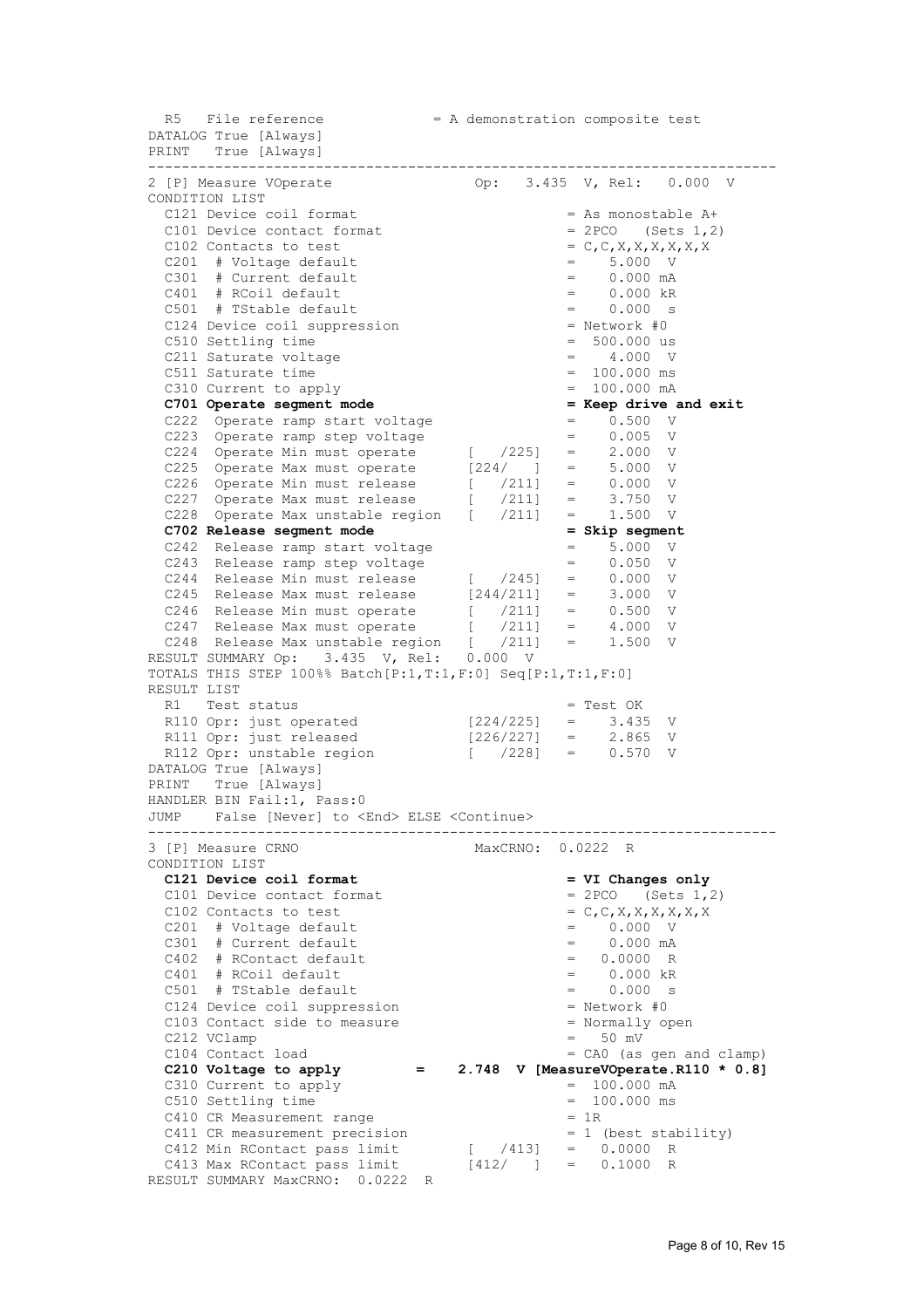TOTALS THIS STEP 100%% Batch[P:1,T:1,F:0] Seq[P:1,T:1,F:0] RESULT LIST R1 Test status = Test OK R499 CR: Max this test [412/413] = 0.0222 R R491 CR: Contact #1 [412/413] = 0.0219 R R492 CR: Contact #2 [412/413] = 0.0222 R DATALOG True [Always] PRINT True [Always] HANDLER BIN Fail:1, Pass:0 JUMP False [Never] to <End> ELSE <Continue> --------------------------------------------------------------------------- 0p: 0.000 V, Rel: 0.995 V CONDITION LIST C121 Device coil format  $=$  As monostable A+<br>C101 Device contact format  $=$  2PCO (Sets 1,2) C101 Device contact format C102 Contacts to test  $= C,C,X,X,X,X,X,X,X$ <br>C201 # Voltage default  $= 5.000 \text{ V}$  $C201$  # Voltage default  $C301$  # Current default  $C301$  = 0.000 mA  $C301$  # Current default  $C401$  # RCoil default  $C501$  # TStable default  $C501$  = 0.000 s  $C501$  # TStable default  $C124$  Device coil suppression  $\begin{array}{ccc} - & 0.000 & 5 \\ - & 0.000 & 5 \end{array}$  = Network #0 C124 Device coil suppression C510 Settling time  $\begin{array}{ccc} 0.510 & 0.000 \\ -0.510 & 0.000 \\ -0.511 & 0.000 \end{array}$  = 5.000 W  $C211$  Saturate voltage  $C511$  Saturate time  $C511$  Saturate time  $C511$ C511 Saturate time C310 Current to apply  $= 100.000$  mA  **C701 Operate segment mode**  $\begin{array}{rcl} = & \text{skip segment} \\ \text{C222} & \text{operate ramp start voltage} \\ \text{C223} & \text{operate ramp step voltage} \\ \end{array}$  = 0.500 V C222 Operate ramp start voltage = = 0.500 = 0.500 Verate ramp step voltage = = 0.500 Verate ramp step voltage = 0.500 Verate ramp step voltage = 0.500 Verate ramp step voltage = 0.500 Verate ramp step voltage = 0.500 Verat C223 Operate ramp step voltage = 0.050 V C224 Operate Min must operate  $($   $/225)$  = 2.000 V C225 Operate Max must operate [224/ ] = 5.000 V C226 Operate Min must release [ /211] = 0.000 V C227 Operate Max must release [ /211] = 3.750 V C228 Operate Max unstable region [ /211] = 1.500 V  **C702 Release segment mode = Keep drive and exit**  C242 Release ramp start voltage = 5.000 V C243 Release ramp step voltage = 0.005 V C244 Release Min must release [ /245] = 0.000 V C245 Release Max must release  $[244/211]$  = 3.000 V C246 Release Min must operate  $($   $/211$ ] = 0.500 V C247 Release Max must operate [ /211] = 5.000 V C248 Release Max unstable region [ /211] = 1.500 V RESULT SUMMARY Op: 0.000 V, Rel: 0.995 V TOTALS THIS STEP 100%% Batch[P:1,T:1,F:0] Seq[P:1,T:1,F:0] RESULT LIST<br>R1 Test status R1 Test status = Test OK R114 Rel: just released [244/245] = 0.995 V R115 Rel: just operated [246/247] = 1.015 V R116 Rel: unstable region [ /248] = 0.020 V DATALOG True [Always] PRINT True [Always] HANDLER BIN Fail:1, Pass:0 JUMP False [Never] to <End> ELSE <Continue> --------------------------------------------------------------------------- MaxCRNC: 0.0254 R CONDITION LIST  **C121 Device coil format = VI Changes only**  C101 Device contact format  $= 2PCO$  (Sets 1,2) C102 Contacts to test  $C201$  # Voltage default  $C301$  # Current default  $C301$  # Current default  $C301$  = 0.000 mA  $C201$  # Voltage default  $=$  0.000 V  $C301$  # Current default  $=$  0.000 mA  $C402$  # RContact default  $C401$  # RCoil default  $C401$  = 0.0000 R  $C401$  # RCoil default  $C501$  # Tstable default  $C501$  = 0.000 s  $C501$  # TStable default  $= 0.000$  s<br> $C124$  Device coil suppression  $=$  Network #0 C124 Device coil suppression C103 Contact side to measure = Normally closed  $C212$  VClamp = 50 mV<br> $C104$  Contact load = CAO (as = CA0 (as gen and clamp) C210 Voltage to apply  $= 1.791$  V [MeasureVRelease.R114  $* 1.2$ ]